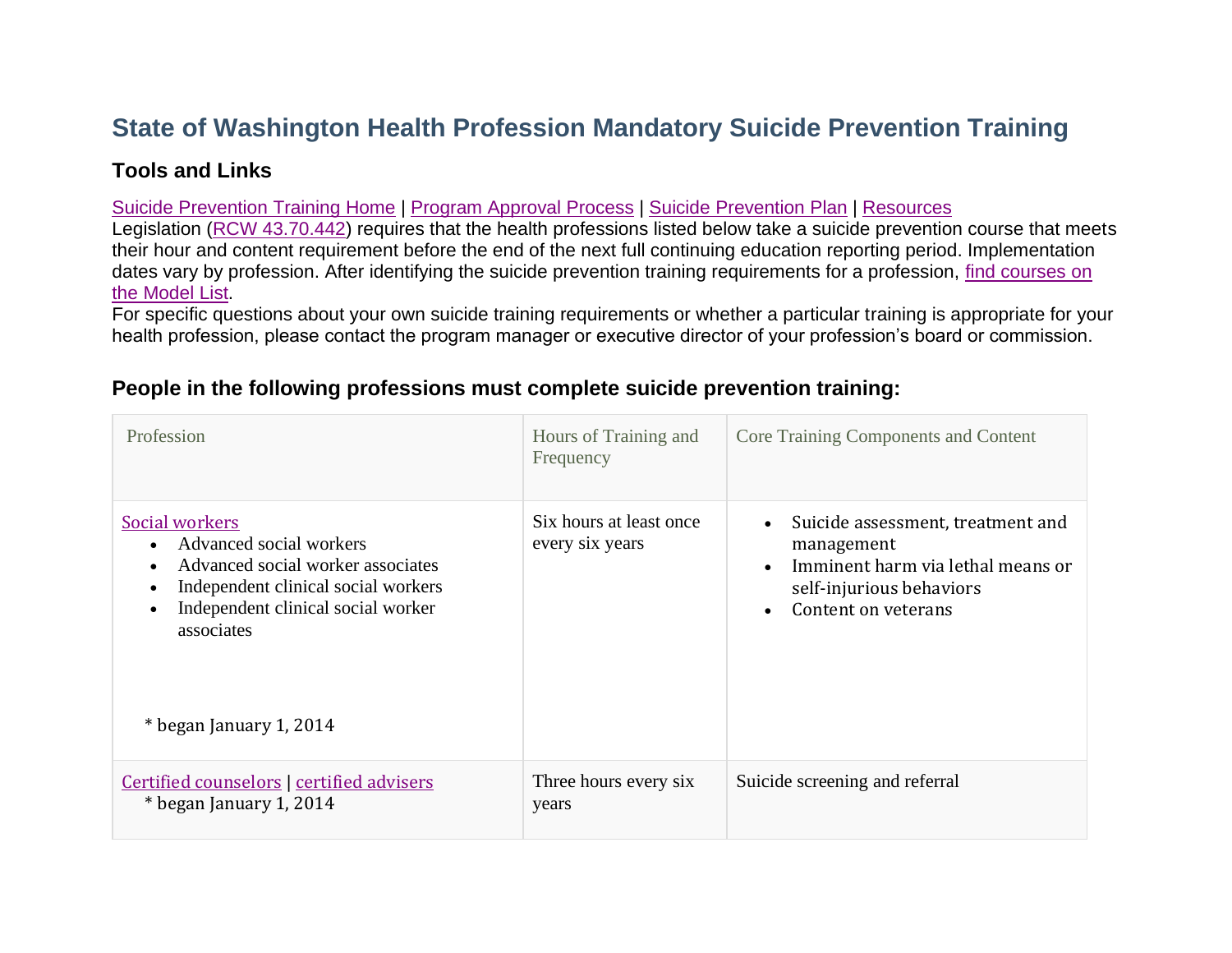| Chemical dependence professionals<br>* began January 1, 2014                                                                                                                                           | Three hours every six<br>years             | Suicide screening and referral                                                                                                                                    |
|--------------------------------------------------------------------------------------------------------------------------------------------------------------------------------------------------------|--------------------------------------------|-------------------------------------------------------------------------------------------------------------------------------------------------------------------|
| <b>Chiropractors</b><br>* began January 1, 2016                                                                                                                                                        | Three hours one time                       | Suicide screening and referral                                                                                                                                    |
| <b>Dentists</b><br>* beginning August 1, 2020                                                                                                                                                          | Three hours one time                       | Suicide screening and referral<br>$\bullet$<br>Assessment of issues related to imminent<br>harm via lethal means                                                  |
| Dental hygienists<br>* beginning August 1, 2020                                                                                                                                                        | Three hours one time                       | Suicide screening and referral<br>$\bullet$                                                                                                                       |
| Licensed mental health professionals<br>* began January 1, 2014                                                                                                                                        | Six hours at least once<br>every six years | Suicide assessment, treatment and<br>$\bullet$<br>management<br>Imminent harm via lethal means or<br>self-injurious behaviors<br>Content on veterans<br>$\bullet$ |
| Licensed practical nurses (LPN).<br>registered nurses (RN) and<br>advanced registered nurse practitioners (ARNP)<br>- certified registered nurse anesthetists are<br>exempt<br>* began January 1, 2016 | Six hours one time                         | Suicide assessment, treatment and<br>$\bullet$<br>management<br>Imminent harm via lethal means or<br>self-injurious behaviors<br>Content on veterans              |
| Marriage and family therapists<br>* began January 1, 2014                                                                                                                                              | Six hours at least once<br>every six years | Suicide assessment, treatment and<br>$\bullet$<br>management                                                                                                      |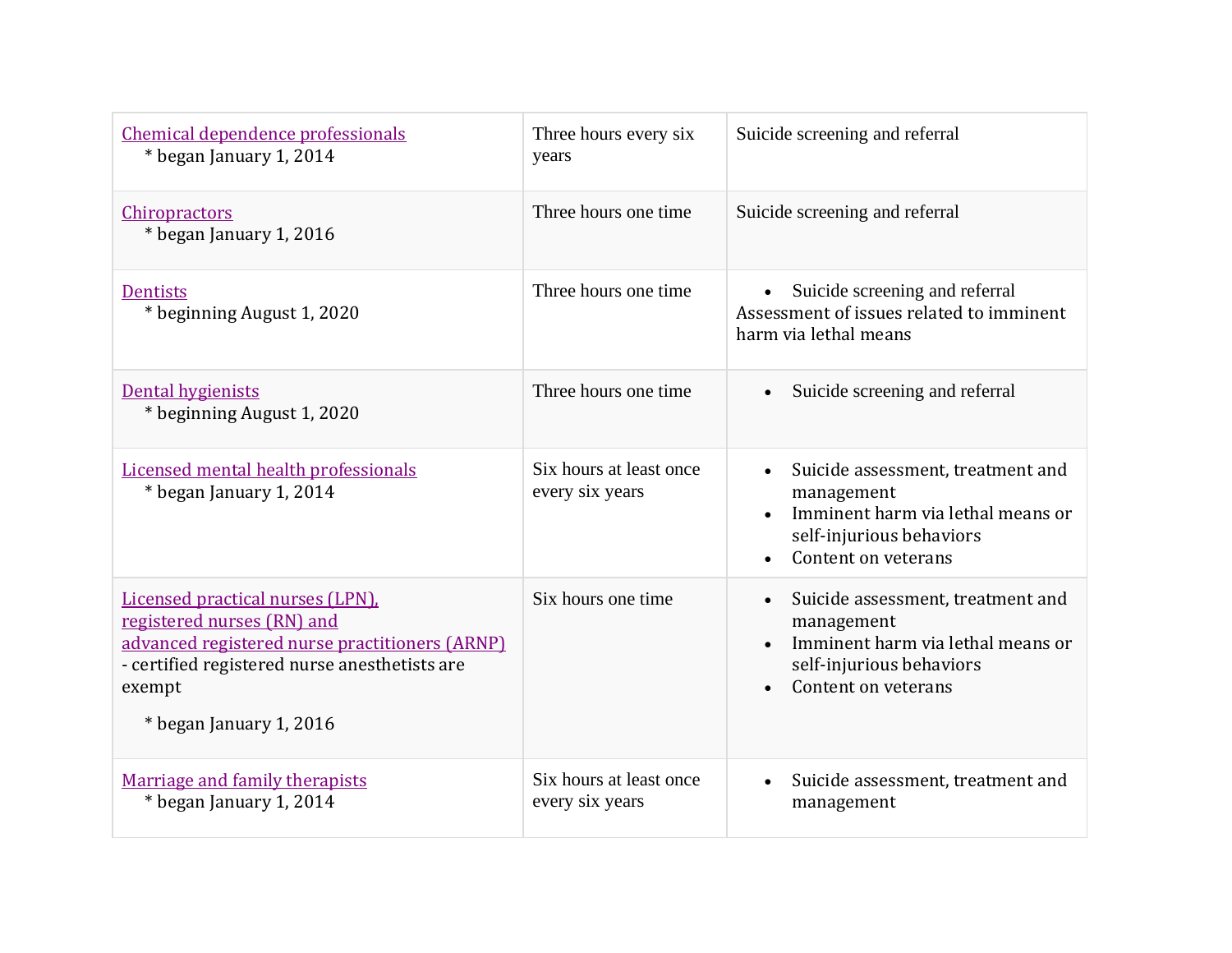|                                                                                                                                                         |                                              | Imminent harm via lethal means or<br>$\bullet$<br>self-injurious behaviors<br>Content on veterans                                                                 |
|---------------------------------------------------------------------------------------------------------------------------------------------------------|----------------------------------------------|-------------------------------------------------------------------------------------------------------------------------------------------------------------------|
| <b>Naturopaths</b><br>* began January 1, 2016                                                                                                           | Six hours one time                           | Suicide assessment, treatment and<br>$\bullet$<br>management<br>Imminent harm via lethal means or<br>self-injurious behaviors<br>Content on veterans<br>$\bullet$ |
| Occupational therapists and assistants<br>* began January 1, 2014                                                                                       | Three hours at least<br>once every six years | Suicide screening and referral                                                                                                                                    |
| Osteopathic physicians and surgeons<br>- holders of a postgraduate training license<br>issued under RCW 18.57.035 are exempt<br>* began January 1, 2016 | Six hours one time                           | Suicide assessment, treatment and<br>management<br>Imminent harm via lethal means or<br>$\bullet$<br>self-injurious behaviors<br>Content on veterans              |
| Osteopathic physician assistants<br>* began January 1, 2016                                                                                             | Six hours one time                           | Suicide assessment, treatment and<br>$\bullet$<br>management<br>Imminent harm via lethal means or<br>self-injurious behaviors<br>Content on veterans<br>$\bullet$ |
| Pharmacists<br>* began January 1, 2017                                                                                                                  | Three hours one time                         | Suicide screening and referral<br>$\bullet$<br>Assessment of issues related to<br>imminent harm via lethal means                                                  |
| Physicians<br>-residents holding a limited license<br>issued under RCW $18.71.095$ (3) are exempt                                                       | Six hours one time                           | Suicide assessment, treatment and<br>$\bullet$<br>management                                                                                                      |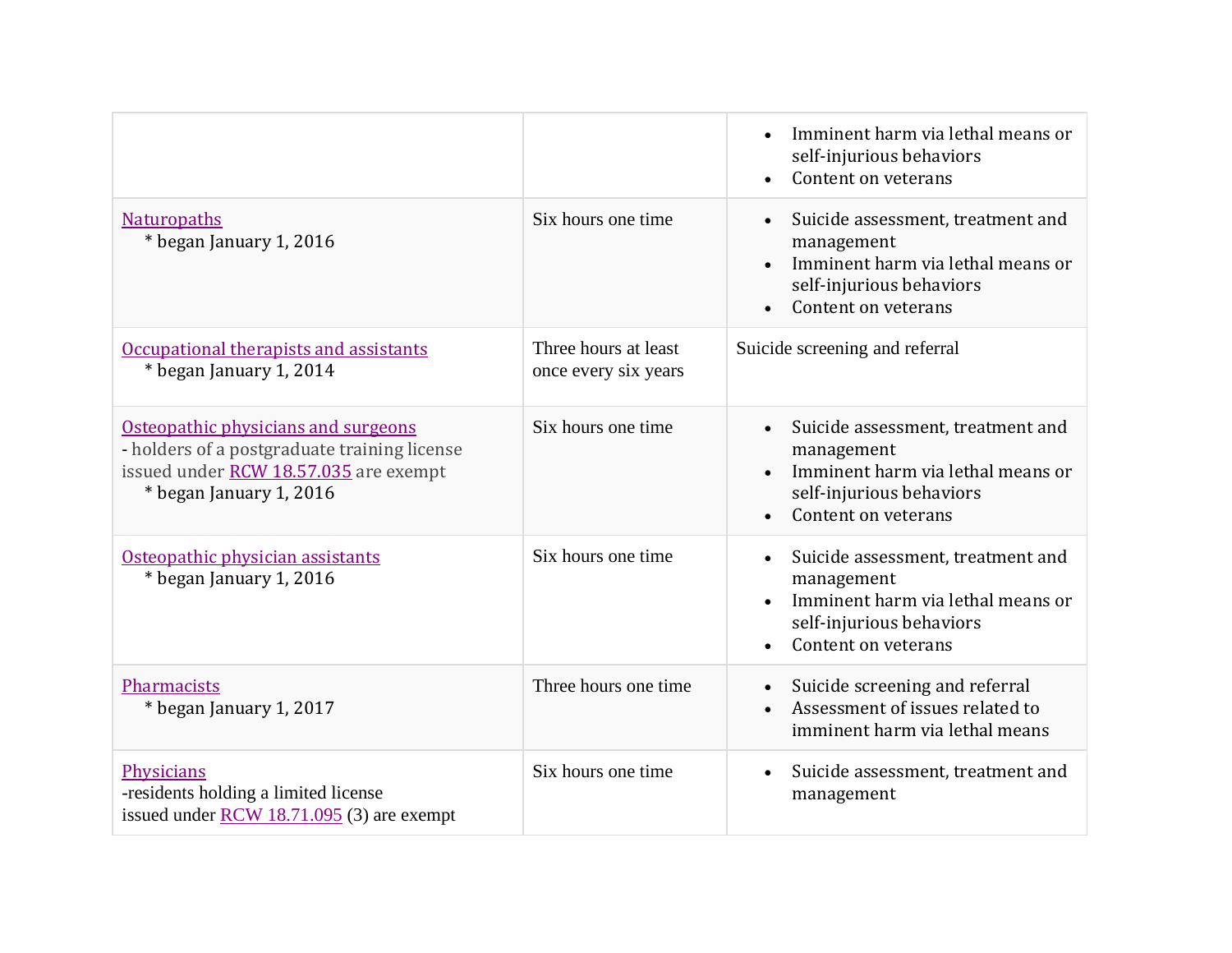| * began January 1, 2016                                                                                                                                                                                                                                                                                                                                                          |                                            | Imminent harm via lethal means or<br>$\bullet$<br>self-injurious behaviors<br>Content on veterans                                                    |
|----------------------------------------------------------------------------------------------------------------------------------------------------------------------------------------------------------------------------------------------------------------------------------------------------------------------------------------------------------------------------------|--------------------------------------------|------------------------------------------------------------------------------------------------------------------------------------------------------|
| Physician assistants<br>* began January 1, 2016                                                                                                                                                                                                                                                                                                                                  | Six hours one time                         | Suicide assessment, treatment and<br>$\bullet$<br>management<br>Imminent harm via lethal means or<br>self-injurious behaviors<br>Content on veterans |
| Physical therapists and assistants<br>* began January 1, 2016                                                                                                                                                                                                                                                                                                                    | Three hours one time                       | Suicide screening and referral                                                                                                                       |
| Psychologists<br>* began January 1, 2014                                                                                                                                                                                                                                                                                                                                         | Six hours at least once<br>every six years | Suicide assessment, treatment and<br>management<br>Imminent harm via lethal means or<br>$\bullet$<br>self-injurious behaviors<br>Content on veterans |
| Retired active licensee for one of these<br>professions:<br>Naturopaths<br>LPNs, RNs, or ARNPs<br>$\bullet$<br>(certified registered nurse anesthetists<br>are exempt)<br>Osteopathic physicians and surgeons<br>$\bullet$<br>(other than a holder of a postgraduate<br>osteopathic medicine and<br>surgery license)<br>Osteopathic physician assistants<br>Physician assistants | Six hours one time                         | Suicide assessment, treatment and<br>management<br>Imminent harm via lethal means or<br>self-injurious behaviors<br>Content on veterans              |